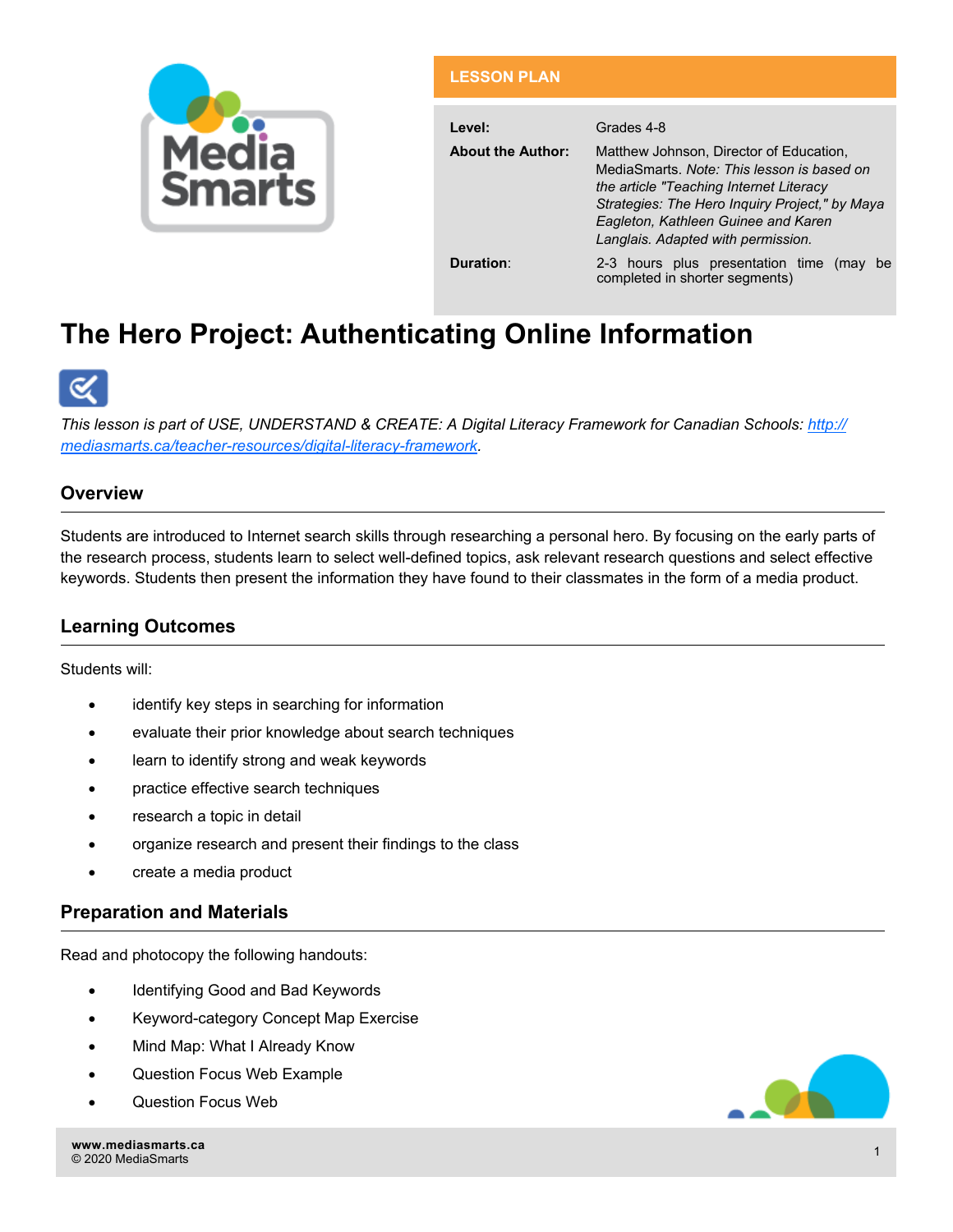Keyword-category Concept Map

## **Procedure**

#### **Steps in a search**

Ask students if they ever do research on the Internet, either for school or for personal reasons. Then have them think about and list the steps that are involved in an Internet search. When students have done this, have them share their results with the class. Use students' contributions, and your own if necessary, to build a master list that contains the following key steps:

- 1. Figure out exactly what you're looking for. Be as specific as you can.
- 2. Go to an online information source (search engine, online encyclopedia, online database, etc.).
- 3. Enter relevant keywords and perform the search.
- 4. Look over search results to find the ones that look most relevant.
- 5. Go to the first relevant result and collect useful information.
- 6. Record the source of the information so you can cite it in your bibliography later.
- 7. Repeat steps 4 and 5 until you have as much information as you need.

#### **Scavenger hunt**

To test students' ability to use search engines effectively, have them perform an online "scavenger hunt." Ask them to use a search engine to find answers to the following questions, being sure to record the search terms they use:

- Who directed the movie "Shazam"?
- How many prime ministers were born in Quebec?
- Of which province or territory is the ptarmigan the official bird?

Once students have completed the scavenger hunt, have them share their search terms. What elements were necessary to find the information in each case? How many students used full-phrases (using the entire question as the search term) and how many just used key words? Did any use quotes around words that went together (such as "official bird" or "prime minister")? Which techniques were most effective?

Point out to students that each of the three searches required a different strategy: the first one just required two keywords ("director" or "directed", "Shazam"), the second needed three or more ("prime ministers", "born" and "Quebec") and the third needed a term to be expanded ("official bird" instead of just "bird").

### **Choosing key words**

Explain to students that search engines don't read sentences the way people do; instead they look for the *key words* in your query in the Web sites they search. In other words, you're not asking a search engine a question but rather asking it to look for Web sites where the words appear. In order to use a search engine or database effectively, therefore, they need to be able to choose the best combination of *key words*.

Distribute the handout *Identifying Good and Bad Keywords* and go through the first two or three examples with the class. Which are good keywords and why? For instance, "what Canadian invented basketball" might get you the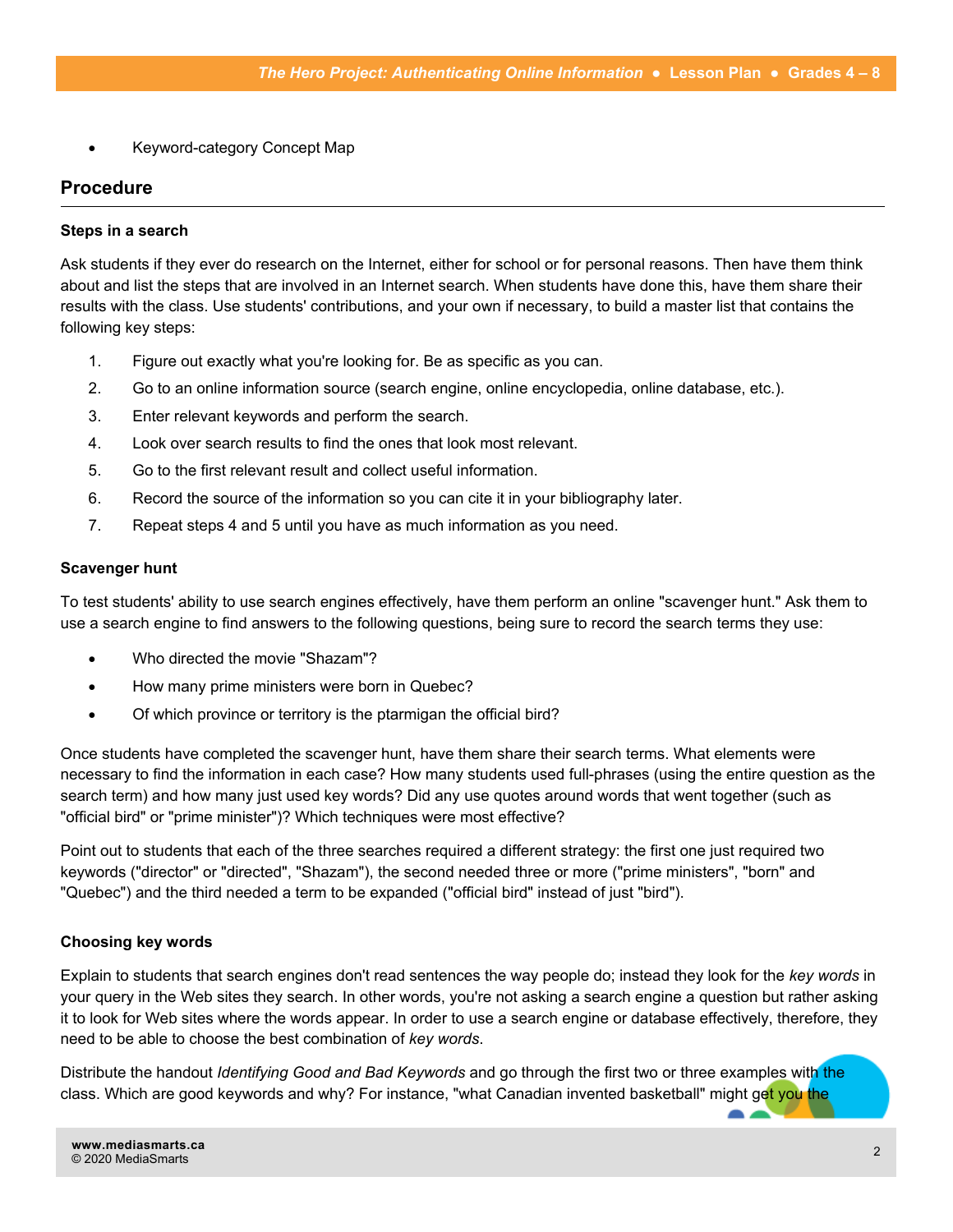information you need, but because it's a very specific phrase you will only get a few results. "Canadian basketball," on the other hand, will get you too many results that aren't relevant to your topic. By adding a third keyword, "invented", you cover your whole topic and get many relevant results.

Have students complete the rest of the handout (alone or in pairs) and then share their answers with the class. If you have access to the Internet, have students test their decisions online -- how good a result did they get with the keywords they identified as "good"?

#### **Combining key words**

Remind students of the three strategies they used in the scavenger hunt: adding a second keyword to the theme word (adding "director" to "Shazam"), adding two keywords to the theme word (adding "born" and "Quebec" to "prime ministers" ), and expanding a keyword (adding "official bird" to "ptarmigan" instead of just "bird.")

Distribute to students the handout *Keyword-category Concept Map Exercise.* Have students use this exercise to practice the three techniques discussed above:

Doing a simple two-keyword search, identify two books written by John Green

Using an expanded keyword search, find out how many blue whales are left in the world

Using a search with three or more keywords, find out how many times Canada has hosted the Olympics in total.

In each case, students are already provided with the question and theme (the general topic, which may or may not be one of the actual keywords) to which they will need to add a topic keyword and one or more focus keywords.

Have students complete the rest of the handout (alone or in pairs) and then share their answers with the class. If you have access to the Internet,, have students test their keywords online.

#### **The Hero project: What is a hero?**

Tell students that they will be using their new search skills to do a report on a personal hero. Have students brainstorm a definition of a hero and make a list of possible heroes on the board. Remind students that for the purposes of this exercise a hero has to be a real person and that a hero could be either a man or a woman.

Once they have chosen a hero, have students brainstorm possible information sources where they could research their hero, either online or offline.

#### **The Hero project: How much do you know?**

Have students create a **mind map** to summarize what they already know about their hero:

- The student should begin by writing the name of the hero in the middle of the page and drawing a circle around it.
- The student then should write any facts s/he already knows about the hero in circles that branch off from the central one.

Finally, any details that expand on the known facts can be added in circles that branch off from the relevant facts.

(You may use the handout *Mind Map: What I Already Know* to model this process for students.)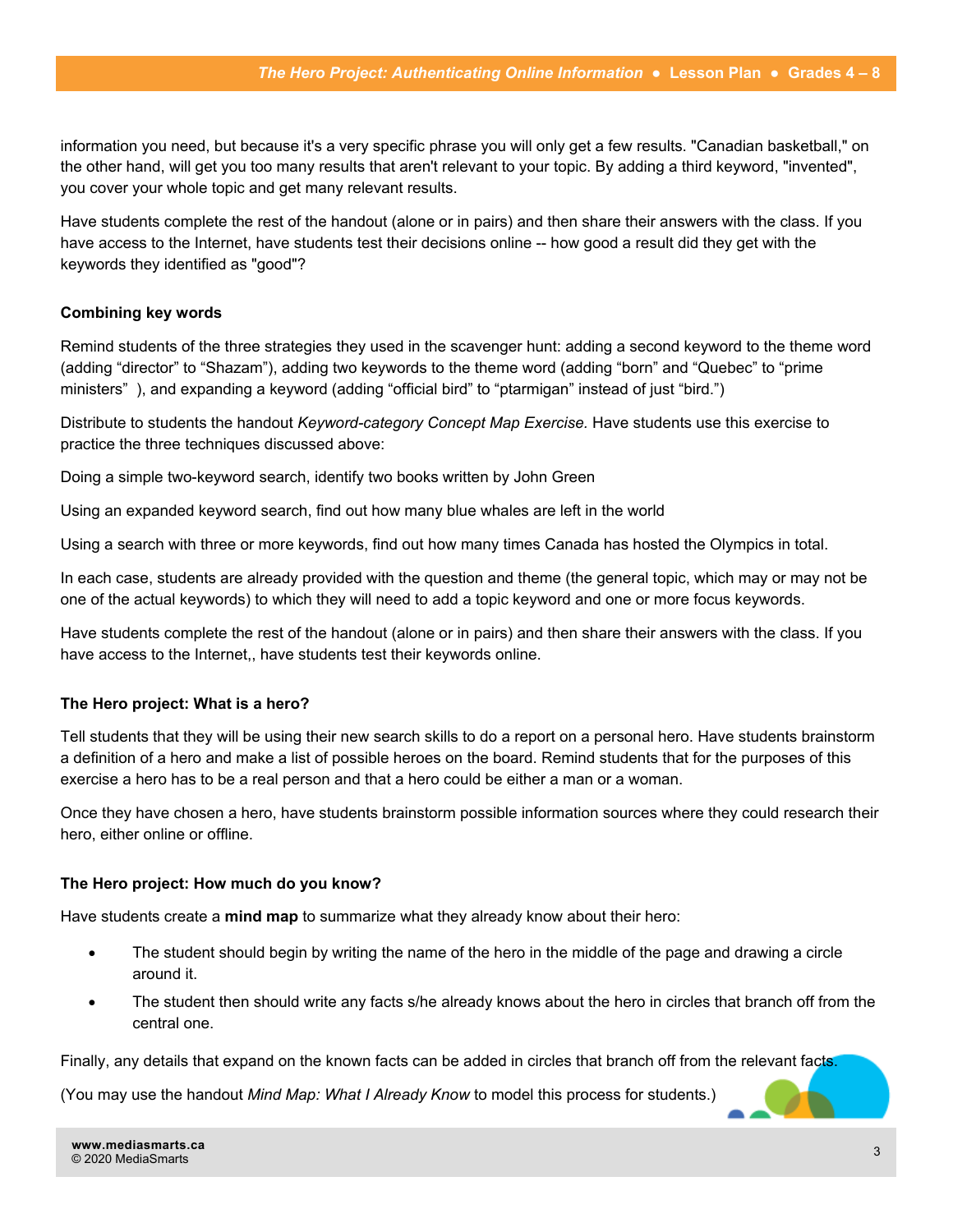Prompt students to expand their mind maps to include everything they already know about their hero. In some cases, you may have to suggest that they choose another hero if the student has too little prior knowledge, if it seems unlikely that sufficient research sources on the hero will be available, or if the hero selected is unsuitable.

#### **The Hero project: Narrowing your focus**

Have students brainstorm the difference between looking for a single fact online (such as in the scavenger hunt) and researching a topic in depth. (For instance, if you're looking for a single fact you'll be satisfied with a small number of fairly limited sources, whereas researching a broader topic will require you to find multiple sources that deal with the topic in depth; as well, when you're researching a topic in depth you will need to collect and integrate information from different sources rather than just collecting facts.)

Explain to students that in order to research a topic effectively you need to narrow the focus to make it manageable. Distribute the handouts *Question Focus Web Example* and *Question Focus Web* to demonstrate to students how to narrow a topic down to the most important, relevant and manageable subjects. Remind students that they should start with their *What I Already Know* mind map, so that they're working from prior knowledge; for instance, in the *Question Focus Web Example* something the writer had identified about Bell in the mind map -- that his wife was deaf -- has been identified as a topic of inquiry.

Once you have demonstrated the *Question Focus Web* for students, have them complete their own to determine the focus of their research.

#### **The Hero project: researching my hero**

Have students use the *Keyword-category Concept Map* handout to develop Web searches on the different aspects of their hero. Make sure that they use the different strategies (two keywords, specified keyword, three or more keywords) as indicated.

Bring students to the library or computer lab and have them research their heroes. Help students to judge search engine hits, evaluate the credibility of the sources they find, and take citable notes from those sources. (For more information on evaluating online sources, see the MediaSmarts lesson "[Deconstructing Web Pages."](http://mediasmarts.ca/lessonplan/deconstructing-web-pages-lesson))

#### **The Hero project: presenting my hero**

Once you judge that students have gathered enough information, have them return to the focus questions they developed and prepare to present the answers to those questions in the form of a media product. (Examples of media products include a poster, a timeline, a pamphlet, a narrative with accompanying audio, a series of blog entries or a multimedia presentation.)

Emphasize to students that they are not just presenting **all** the information they found about their heroes, but the information that answered their focus questions. Tell students that each presentation should include:

- Purpose: *why* this person is a hero
- Structure: the different parts of the presentation should be clear and distinct
- Chronology: in what order did the events presented happen?
- Context: how the time and place the hero lived are important to his/her significance

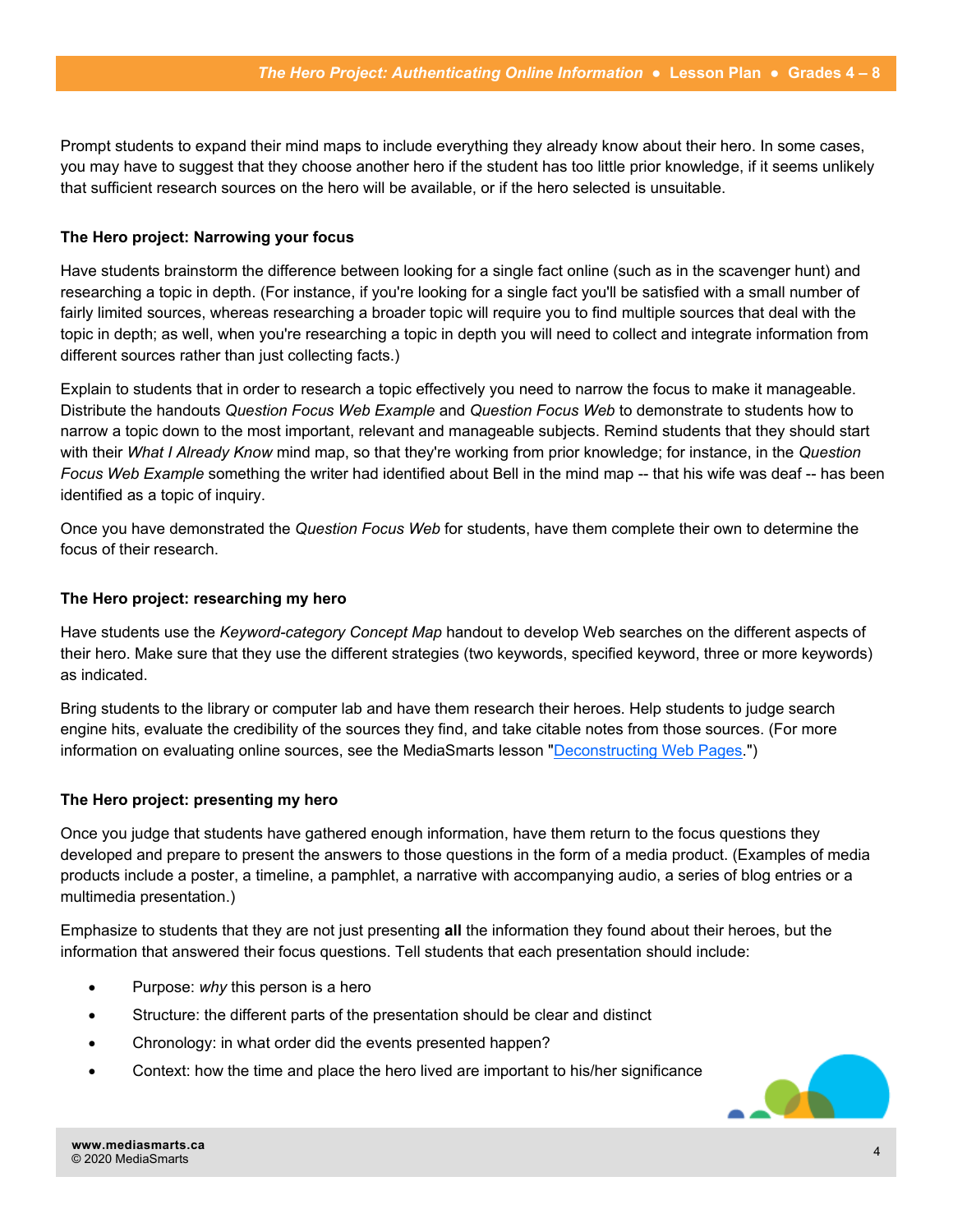### **Assessment and evaluation**

Have students present their media products to the class and submit all their research material to you. They may be marked on:

- their ability to focus the research topic
- demonstrating skill in creating effective searches
- their thoroughness and relevance of the research
- their organization of research results
- their structure, polish and presentation of the media product

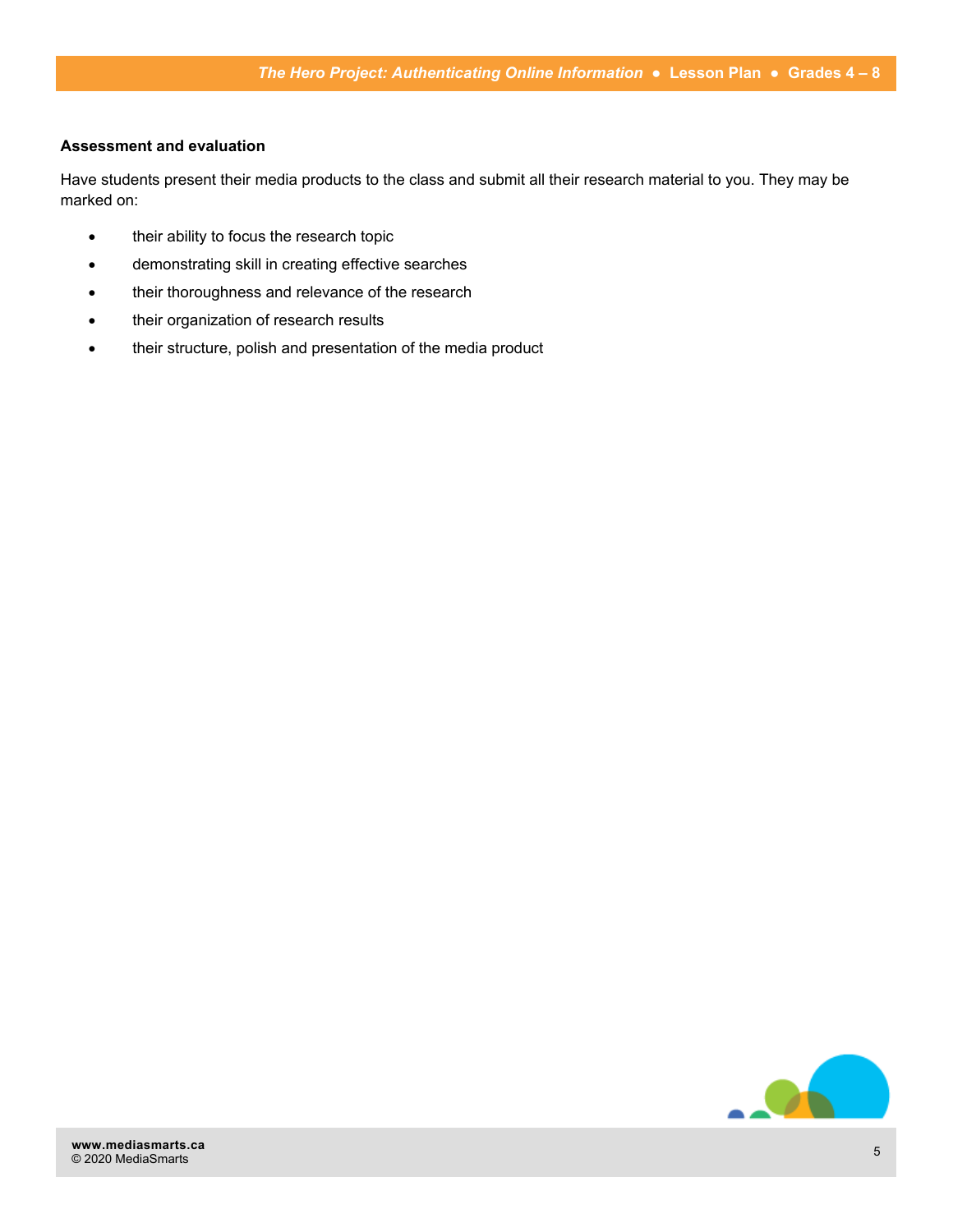## **Keyword-category Concept Map Exercise**

Fill in the missing keyword bubbles to find your search terms.



**www.mediasmarts.ca**  © 2020 MediaSmarts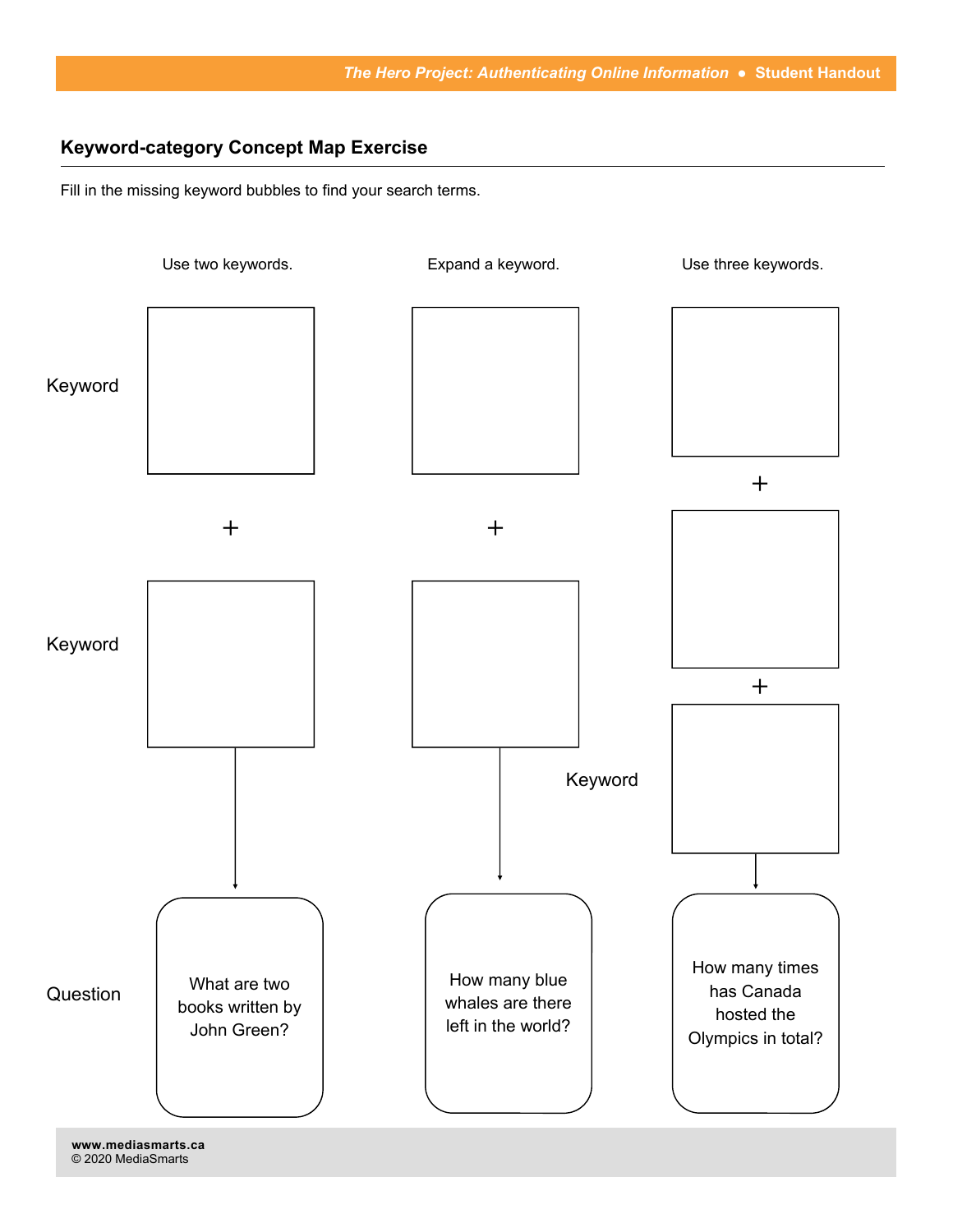# **Keyword-category Concept Map**

Write your research questions in the boxes at the bottom. Then fill in the keyword bubbles to find your search terms.



© 2020 MediaSmarts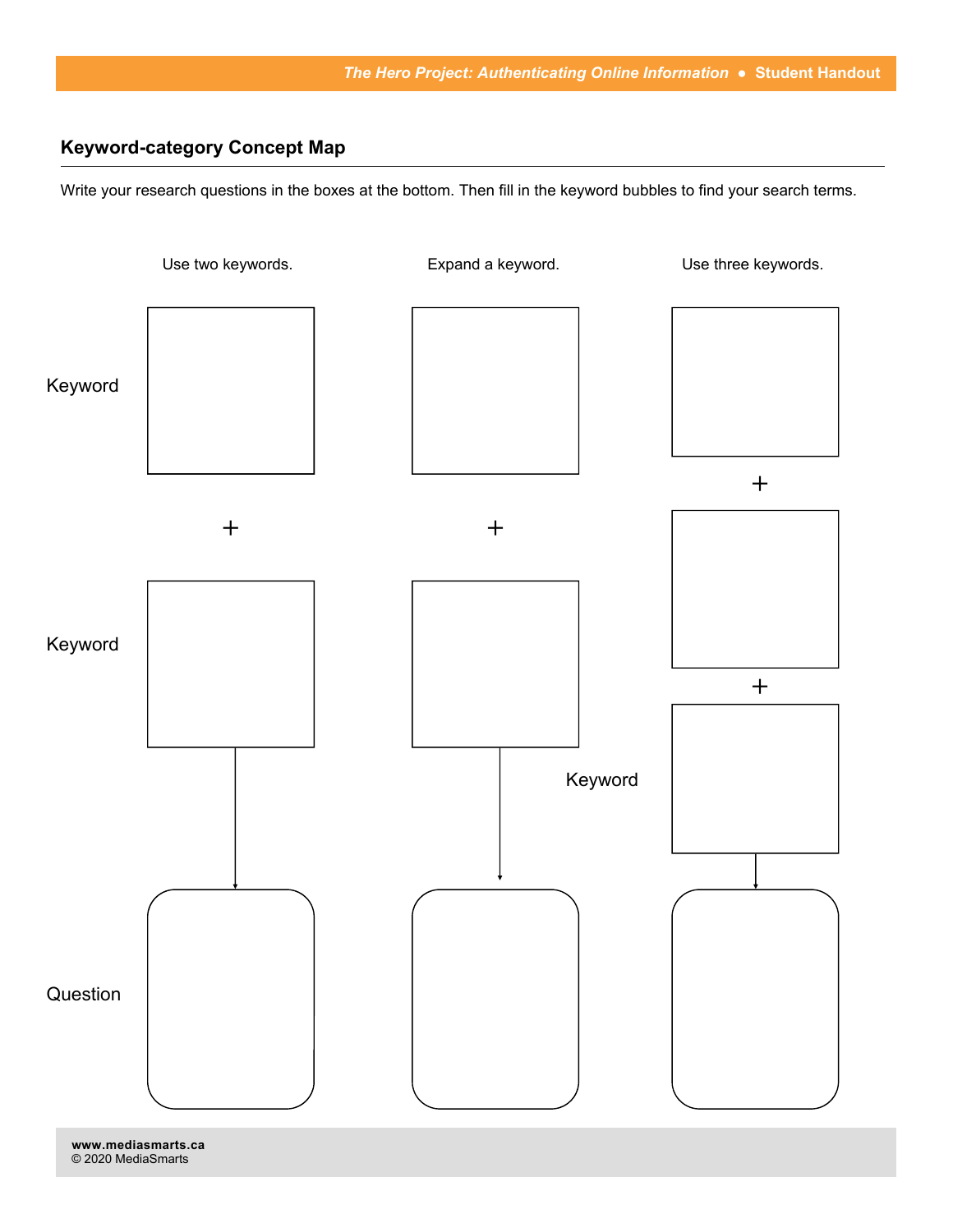**Question Focus Web Example** 

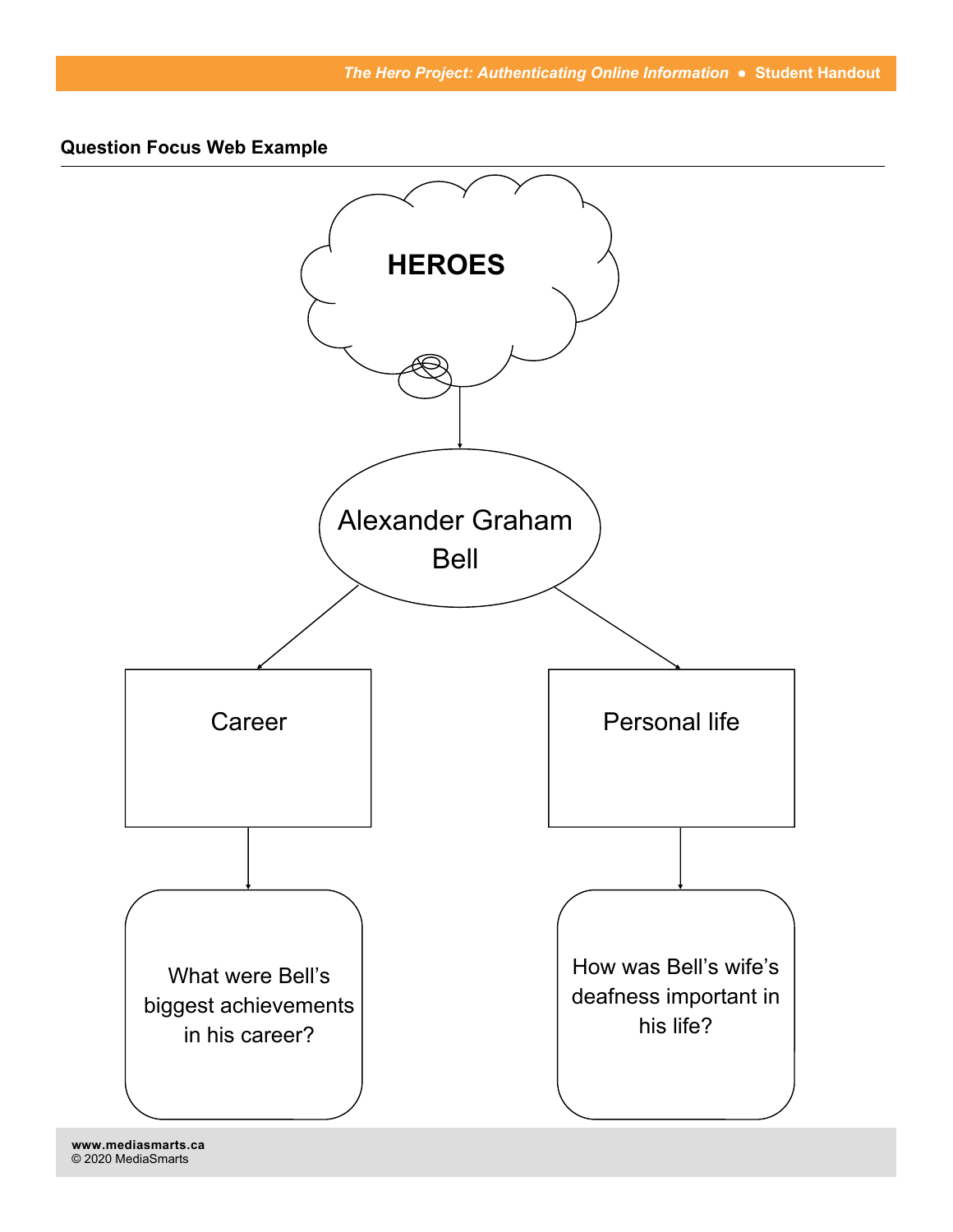# **Question Focus Web**



**www.mediasmarts.ca**  © 2020 MediaSmarts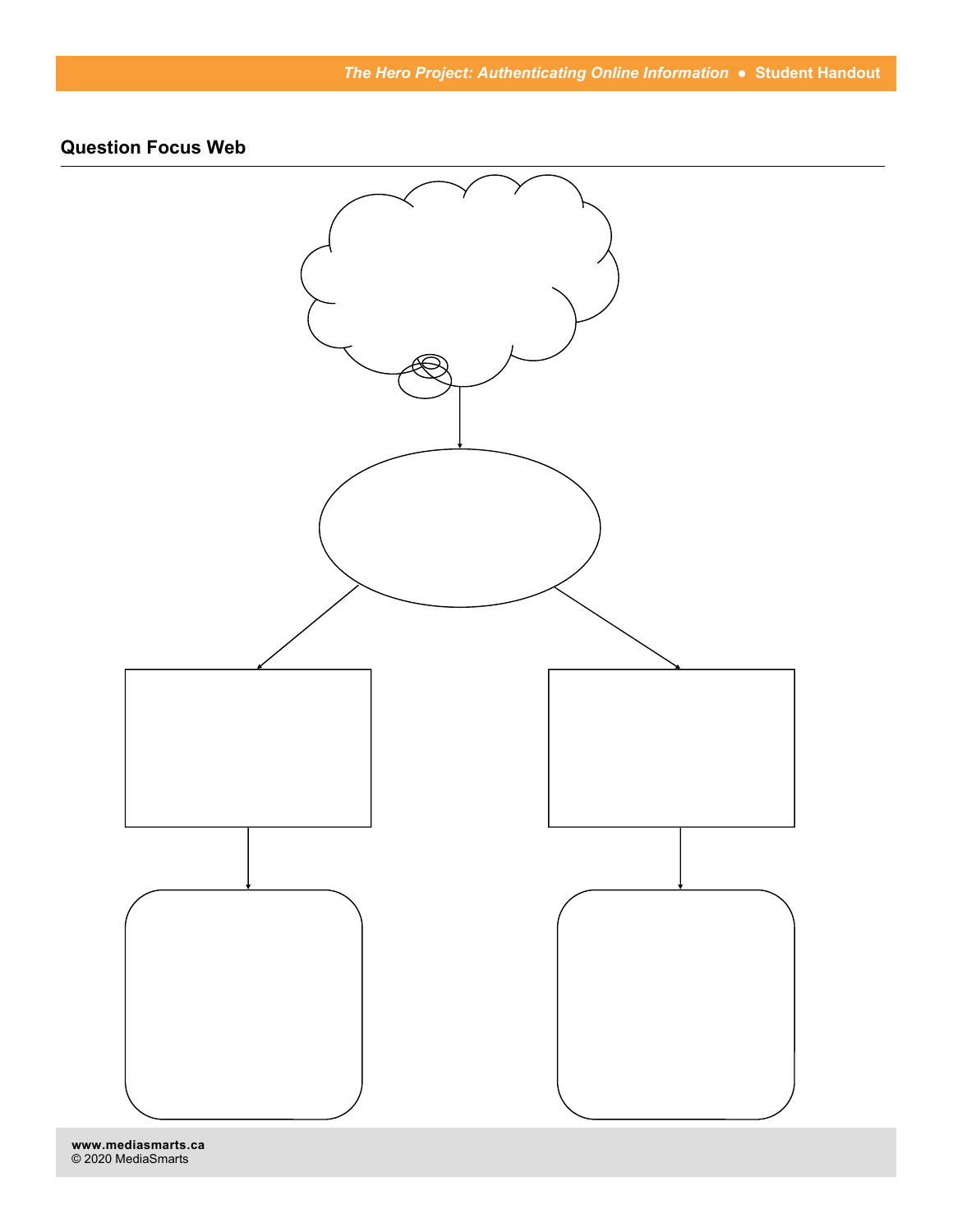# **Identifying Good and Bad Keywords**

Look at the keywords below and judge whether you think they will get you good results or not. Circle "good" or "bad" when you have made your decision and write in the box next to it why you made the choice you did.

| 1. | "what Canadian invented basketball"        | good | bad |  |
|----|--------------------------------------------|------|-----|--|
| 2. | +Canadian<br>+basketball                   | good | bad |  |
| 3. | +Canadian<br>+basketball +invented         | good | bad |  |
| 4. | +family "Margaret Atwood"<br>good          | bad  |     |  |
| 5. | "Handmaid's Tale" "Margaret Atwood"        | good | bad |  |
| 6. | "names of books by Margaret Atwood" good   |      | bad |  |
| 7. | "Will Ferrell"<br>+career<br>good          | bad  |     |  |
| 8. | "movies Will Ferrell has been in" good bad |      |     |  |
| 9. | "Will Ferrell" + movies<br>good            | bad  |     |  |
|    |                                            |      |     |  |